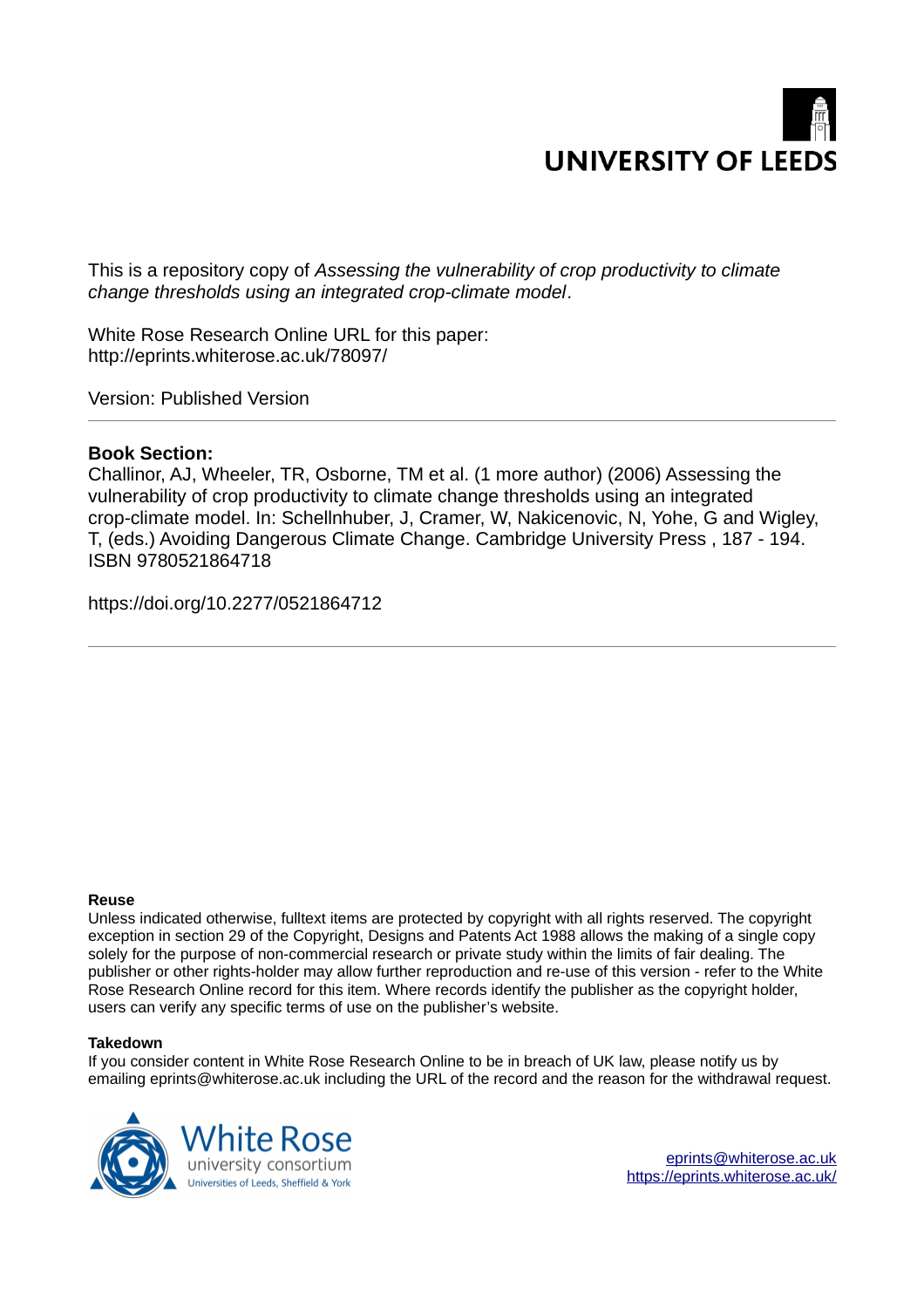## **CHAPTER 19**

# Assessing the Vulnerability of Crop Productivity to Climate Change Thresholds Using an Integrated Crop-Climate Model

A. J. Challinor<sup>1,2</sup>, T. R. Wheeler<sup>2</sup>, T. M. Osborne<sup>1,2</sup> and J. M. Slingo<sup>1</sup>

<sup>1</sup> NCAS Centre for Global Atmospheric Modelling, Department of Meteorology, University of Reading, Reading <sup>2</sup> Department of Agriculture, University of Reading, Reading

ABSTRACT: Extreme climate events and the exceedance of climate thresholds can dramatically reduce crop yields. Such events are likely to become more common under climate change. Hence models used to assess the impacts of climate change on crops need to accurately represent the effects of these events. We present a crop-climate modelling system which is capable of simulating the impact on crop yield of threshold exceedance, changes in the mean and variability of climate, and adaptive measures. The predictive skill of this system is demonstrated for the current climate using both climate-driven simulations and fully coupled crop-climate simulations.

The impacts of climate change on crop productivity are then examined using the A2 emissions scenario. Exceedance of high temperature thresholds at the time of flowering reduces the yield of crops in some areas. The nature of this response can be moderated by the choice of variety, and in some areas this choice makes the difference between an increase and a decrease in yield. Therefore dangerous climate change in this context is related to temperature threshold exceedance and the ability of farming systems to adapt to it. This will vary in a non-linear manner with the climate change scenario used.

## 19.1 Introduction: Simulation of the Impacts of **Climate Change on Crop Productivity**

Estimates of the impacts of climate change on crop productivity usually rely on crop simulation models driven by weather data downscaled from General Circulation Models (GCMs). An important consequence of this approach is that differences in the spatial and temporal scales of crop and climate models may introduce uncertainties into assessments of the impacts of climate change (e.g. Mearns et al., 2001). Most crop models are designed to run at the field scale. They can provide good simulations of crop productivity at this scale, but not at the regional scale. However, policy decisions on the stabilisation of greenhouse gases require regional assessments of impacts on food systems. Thus, to provide this information, crop model outputs have to be aggregated to a regional scale. The assumptions implicit in this process are a source of error in regional yield estimation (Hansen and Jones, 2000).

An alternative approach is to design a crop model to operate on spatial and temporal scales close to the scale of the GCM output (Challinor et al., 2003). By using a large area process-based crop model as part of a more integrated modelling approach, errors in the aggregation of yield to the regional scale may be reduced. This paper aims to show how an integrated crop – climate modelling system can be used to assess the impacts of climate variability and change on crop productivity. Such a system can take explicit account of the impact of climate extremes on crop productivity.

## 19.1.1 The Importance of Extreme Events and Climate Threshold Exceedance

Many studies have shown that increases in atmospheric concentrations of  $CO<sub>2</sub>$  will benefit the yield of most crops, with the exception of those that have the C4 photosynthetic pathway, such as maize, millet and sugar cane (for example, Kimball, 1983; Idso and Idso, 1994). However, other aspects of climate change are expected to have a negative impact on the yield of annual crops, and these may partly, or entirely, offset the yield gains due to elevated CO<sub>2</sub>. For example, warmer mean seasonal temperatures reduce the duration from sowing to harvest of wheat. This results in a reduction in the amount of light captured by the crop leaf canopy, and hence biomass and yield at harvest decline with an increase in temperature (Mitchell et al., 1993; Wheeler et al., 1996a).

Even where the sensitivity of crop yields to the seasonal mean climate is well known, large impacts on crop production can also occur when climate thresholds are transgressed for short periods (Parry et al., 2001). Floods, droughts and high temperature episodes are likely to become more frequent under climate change (IPCC, 2001b) and this will have an impact on crop productivity. Important climate thresholds for food crops include episodes of high temperatures that coincide with critical phases of the crop cycle (Wheeler et al., 2000), as well as changes in the sub-seasonal distribution of rainfall (Wright) et al., 1991). Experimental studies have led research in this field and these are beginning to be understood in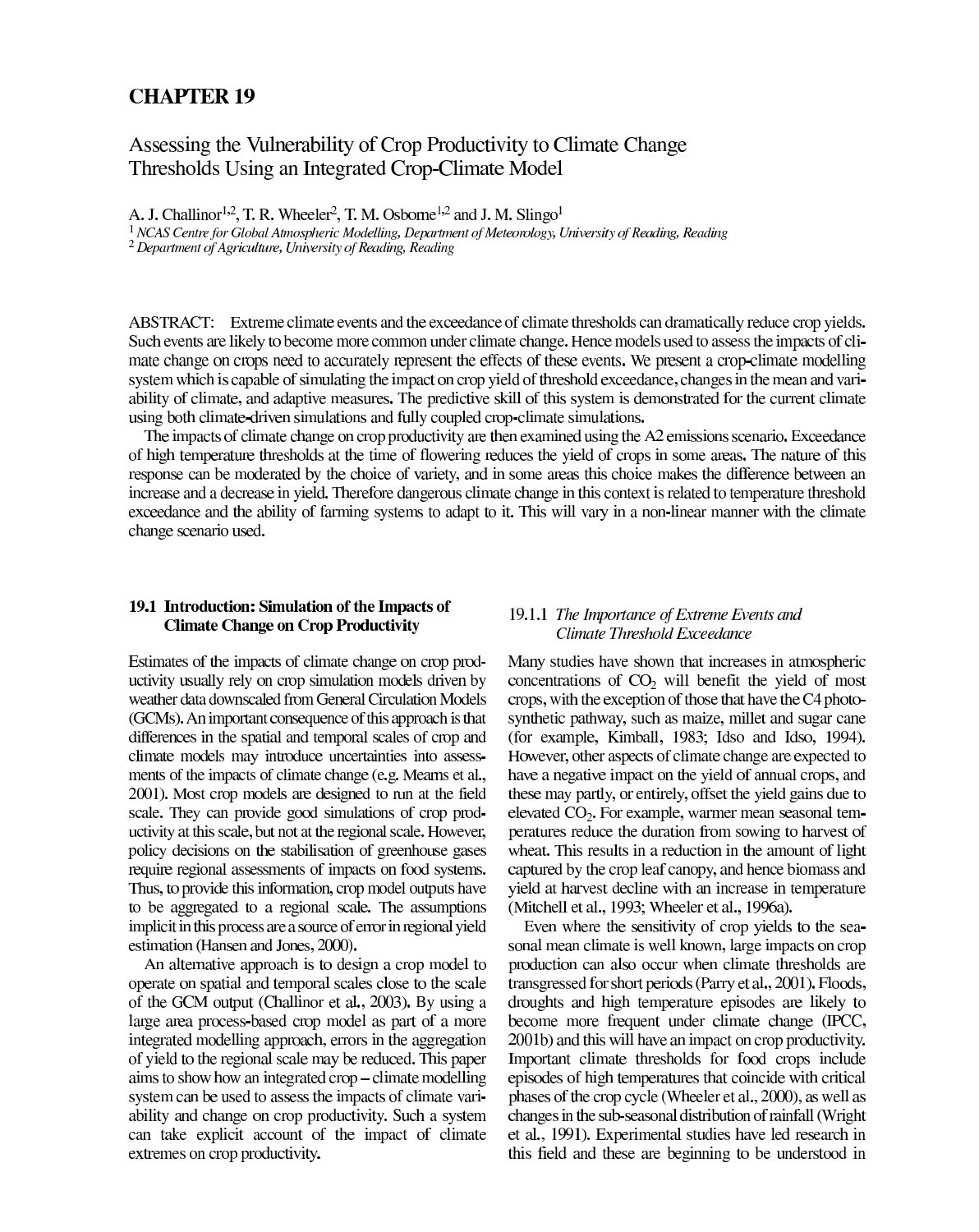

Figure 19.1 Left: mean (24 years) fractional difference between GLAM yield and an empirical fit to GLAM (Yield =  $b_0$  +  $b_1D + b_2P + b_3D^2 + b_4P^2 + b_6PD$  where  $b_i$  are constants, D is simulated crop duration and P is precipitation during that period). Right: correlation coefficient for the same period between GLAM yields and yields from the empirical fit. GLAM simulations and associated weather data are taken from Challinor et al. (2005a).

terms of simple physiology (Prasad et al., 2000; Ntare et al., 2001).

High temperature events near flowering disrupt pollination and cause yield losses due to reduced numbers of grains or seeds at the harvest. This response has been observed in wheat (Wheeler et al., 1996b), groundnut (Prasad et al., 2000) and soybean (Ferris et al., 1999), amongst others. Such studies have shown that the threshold temperature above which grain-set is reduced is usually between 31 and 37°C, provided that this short term high temperature event coincides with a sensitive stage of the crop such as flowering. The increasing recognition of the importance of weather events and climate thresholds such as these is reflected in crop modelling studies (e.g. Hansen and Jones, 2000; Semenov and Barrow, 1997; Easterling et al., 1996).

#### 19.1.2 Simulation Methods Used to Date

In recognition of the socio-economic nature of climate change impacts, integrated assessments of the global impacts of climate change to date often simulate crop yield, land-use change and world food trade (Fischer et al., 2002; Parry et al., 2004). The treatment of crop growth and development in such assessments is frequently based on empirical methods (either parameterisations of crop model functions or direct use of statistical relationships such as those of Doorenbos and Kassam, 1979). This is a pragmatic way forward, but needs to be complemented with more detailed studies of the response of crops to climate. These more detailed studies focus on fundamental processes such as those related to changing CO<sub>2</sub> levels, intra-seasonal weather variability, and climate threshold exceedance. When these processes begin to impact serjously on yield, statistical relationships developed under the current climate may no longer be valid (Challinor et al., 2005a).

The choice of crop model has been shown to provide a significant source of uncertainty in the simulation of yield under climate change (Mearns et al., 1999). In the presentday climate the use of an empirical regression (also called a yield function) based on crop model output can produce results that differ from direct use of crop model output. The following analysis, based on the use of reanalysis data with the crop model of Challinor et al. (2004), demonstrates this.

An empirical regression of model yields based on simulated crop duration (which is determined by mean temperature) and seasonal rainfall is compared to the model yields in figure 19.1. A good empirical fit to the crop model (right panel) does not necessarily imply that the mean yields simulated by both methods are similar (left panel). For example, in Guiarat (the western-most region shown), where simulated yields correlate significantly  $(r = 0.4 - 0.8)$  with observed yields (Challinor et al., 2005a), the empirical regression provides a good fit  $(r > 0.8)$  and vet the difference between the model yields and the regression can be greater than 40%.

Similar issues exist in considering how to use climate information for impacts studies. Different GCMs produce different climates, and any simulated yield changes contingent on those climates may differ in magnitude and sign (e.g. Tubiello et al., 2002). Hence no single simulation can be considered to be a prediction of a future climate. Even if the climate is correctly simulated, the statistics of weather may not be correct. For example, seasonal mean values of rainfall and temperature may be correct, but the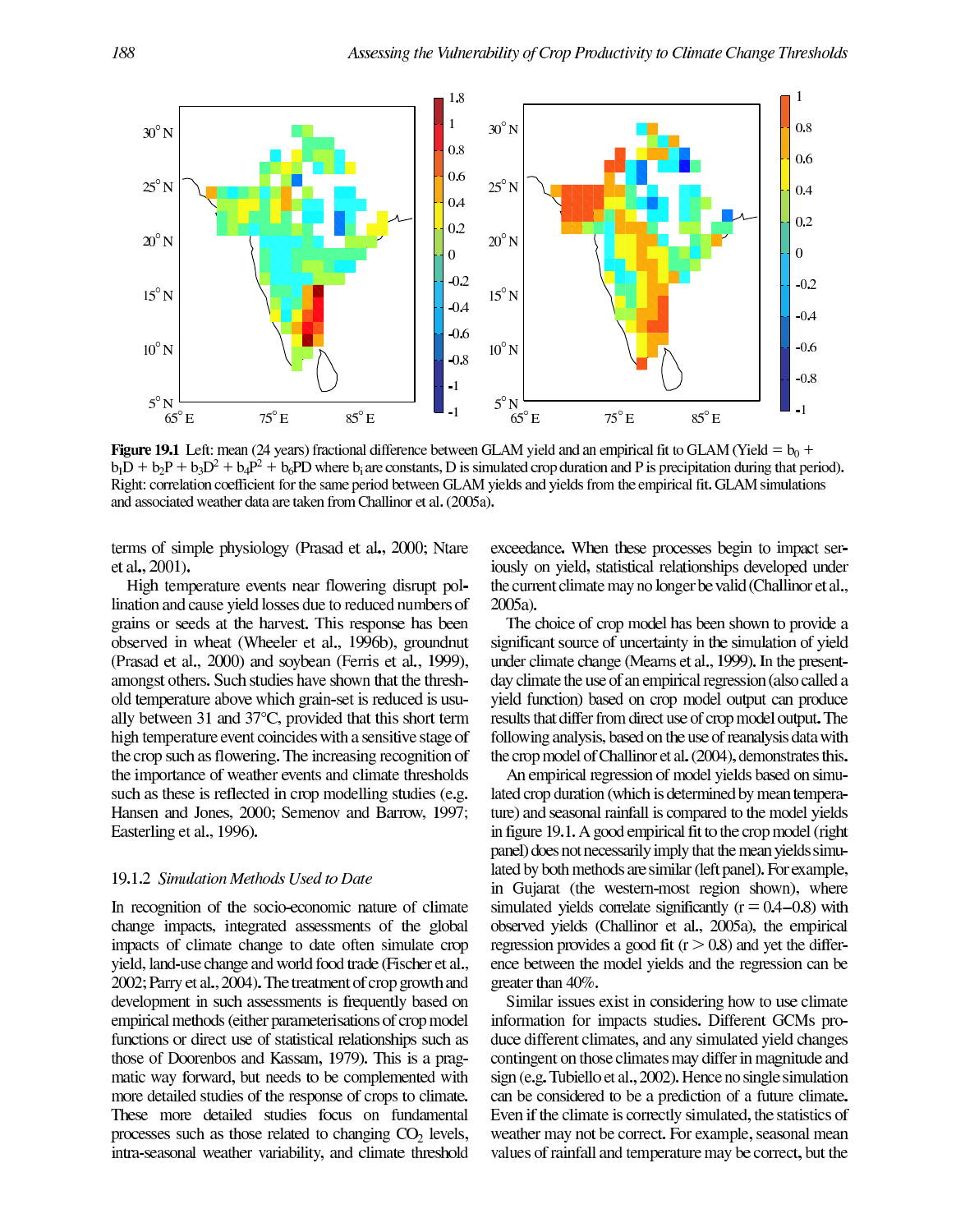daily values may not be realistic. Lack of confidence in daily weather data, coupled with the coarse resolution of GCMs has lead to the use of weather generators to generate downscaled time series for climate change scenarios. The downscaling relationships are based on changes between the current and future climate in the mean and the variability of weather (Semenov and Barrow, 1997). This method has the advantage of not relying on the correct simulation by the GCM of the basic mean state. It has the disadvantage of relying on a set of assumptions, embedded in the weather generator, regarding the relationship between mean climate and weather and between different weather variables. Such weather statistics may not remain constant as climate changes (Jenkins and Lowe, 2003) and correcting for this has inherent uncertainties. The impact of these uncertainties could be significant since the choice of parameters for a weather generator can alter the magnitude and even the sign of the changes in yield associated with climate change (Mayromatis and Jones, 1998).

The variety of methods used to simulate the yields associated with future climate scenarios leads to a large range of predictions and associated uncertainties. Luo and Lin (1999) reviewed estimates of the potential yield impacts of climate change in the Asia-Pacific region. Estimates of yield for future climates using climate models varied in both magnitude and in stated ranges. For example the two estimates of rice yield in Bangladesh (incorporating the CO<sub>2</sub> fertilisation effect) were ' $-12$  to  $-2\%$ ' and  $-35\%$ . Estimates of yield which did not include the  $CO<sub>2</sub>$  effect tended to have larger uncertainties (e.g.  $-74$  to  $+32\%$ for spring wheat in Mongolia). When a large range of sites and of GCM scenarios is used, the resulting uncertainty can be very large: Reilly and Schimmelpfennig (1999) projected wheat yield impacts for a doubling of  $CO<sub>2</sub>$  of between  $-100$  and  $+234\%$  for the USA and Canada. Only by dealing effectively with the disparity in spatial scale between GCMs and crop models can the uncertainty associated with yield estimates be reduced.

#### 19.2 An Integrated Approach to Impacts Prediction

#### 19.2.1 Scientific Basis

The scientific basis for a large-area crop model has been established by looking at the relationship between crop yield and weather data on a number of spatial scales (Challinor et al., 2003). Such a large-area model has the advantage of addressing the issues in sections 2.1 and 2.2: use of a process-based model which operates on the spatial scale of the GCM avoids the need for downscaling of weather data whilst maintaining a process-based modelling approach. Also, intra-seasonal variability can be represented and the impact of temperature threshold exceedance can be simulated. Further, full integration of the crop and climate models (see section 3.4) allows the GCM to capture feedbacks between the crop and the



Figure 19.2 All-India groundnut yields simulated using GLAM on a  $2.5^{\circ}$  by  $2.5^{\circ}$  grid (Challinor et al., 2004). The time trend in the GLAM yields is taken from the (linear) time trend in observations.

climate and also diurnal temperature variability, which is important in determining the impact of temperature threshold exceedance.

## 19.2.2 The General Large-Area Model for **Annual Crops**

The General Large-Area Model for Annual Crops (GLAM; Challinor et al., 2004) is a process-based crop model. It has a daily time-step, allowing it to resolve the impacts of sub-seasonal variability in weather. It has a soil water balance with 25 layers which simulates evaporation, transpiration and drainage. Roots grow with a constant extraction-front velocity and a profile linearly related to Leaf Area Index (LAI). LAI evolves using a constant maximum rate of change of LAI modified by a soil water stress factor. Separate simulation of biomass accumulation, by use of transpiration efficiency allows Specific Leaf Area (SLA, the mass of leaf per unit area of leaf) to be used as an internal consistency check: leaf area and leaf mass can be derived independently of each other and used to calculate values of SLA which can be compared to typical observed values. The sowing date is simulated by applying an intelligent planting routine to a given sowing window. The crop is planted when soil moisture exceeds a threshold value. If no such event occurs within the window then crisis planting is simulated on the final day of the sowing window.

## 19.2.3 Results for the Current Climate

The geographical focus of work to date with GLAM is the tropics. Much of the world's food is grown in this region. Also, there is a well-documented dependence on rainfed agriculture across much of the tropics. Farmers rely on monsoon rains to bring sufficient water for crop cultivation. Preliminary work focussed on simulations in the current climate as predictive skill here is seen as a pre-requisite for predictive skill in future climates. Figure 19.2 shows the ability of GLAM to capture interannual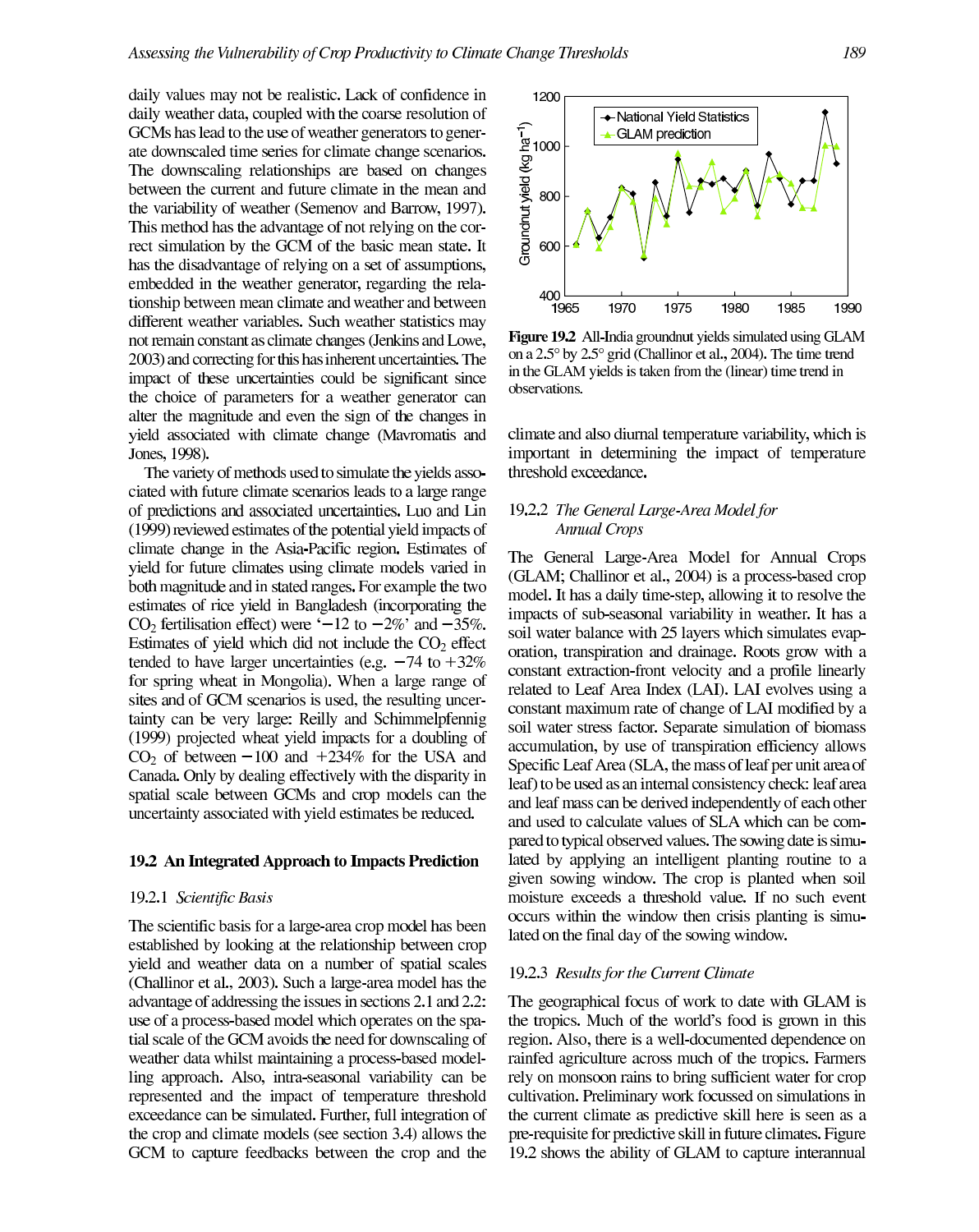

Figure 19.3 Correlation between observed and simulated yields (Challinor et al., 2005b). Dots indicate 95% significance. The simulated yields were formed from an ensemble mean GLAM simulation of crop yield in Gujarat, India. Time series of yield were formed by driving the crop model with each individual ensemble member.

variability in yields when driven with observed weather data. Agreement between simulated and observed yields tends to be greatest in regions where the area under cultivation is greatest, and where there is a strong climate influence on yields. Hence the all-India yields shown mask some regional variability in skill. See Challinor et al. (2004) for a more detailed analysis.

GLAM has also been used with seasonal hindcast ensembles (Challinor et al., 2005b). This study showed that an ensemble of crop yields can contain useful information in both the mean (figure 19.3) and in the spread (not shown). Probabilistic methods of yield estimation are relevant to future as well as current climates, since they provide a tool for the quantification of the uncertainty outlined in section 2.2.

## 19.2.4 Fully Coupled Crop-Climate Simulation

Full integration of crop and climate models is the logical progression of the work described so far. Advantages of a fully coupled crop-climate model include:

- Resolution of the diurnal cycle would enable more accurate simulation of temperature threshold exceedance.
- Feedbacks between the crop and its environment can be simulated. This may have a significant impact on yield for irrigated crops.
- Integration of management decisions such as sowing date allows an assessment of the vulnerability of farming systems to changes in the mean and variability of climate.

Accordingly, the crop growth and development formulations of GLAM have been incorporated into the land



Figure 19.4 Observed FAO ground nut yield statistics (red line) with simulated mean values (black line) and spatial standard deviation (grey shading).

surface scheme of the Hadley Centre atmospheric GCM, HadAM3 (Osborne, 2004). Crop growth is determined according to the GLAM parameterisations in accordance with the simulated weather and climate of HadAM3. Dynamical crop growth within the land surface scheme alters the important surface characteristics for the determination of fluxes to the atmosphere such as leaf area, albedo and roughness length, while the simulated rates of surface evaporation (soil evaporation and/or plant transpiration) will affect the humidity of the crop environment.

Initial evaluation of the coupled crop-climate model has focused on the simulation of groundnut by GLAM throughout the Tropics. Figure 19.4 shows the simulated and observed yields for India. GLAM was not regionally calibrated for these simulations, yet the mean and variability of yields compare well with observations.

The coupled model HadAM3-GLAM was forced with observed interannual variations in sea surface temperatures which play a large role in determining interannual variations in climate; e.g. ENSO variations. Figure 19.5 illustrates the capacity of HadAM3-GLAM to simulate interannual variability of crop growth simulations in response to the simulated variations in climate for two regions in India.

Sowing of the crop is dependent on the onset of the monsoon and exhibits considerable interannual variability at both regions. Subsequent crop biomass production requires the transpiration of considerable amounts of water and is therefore dependent on the amount of water in the soil profile. Consequently, variability in the amount and distribution of the rainfall results in the large range of crop biomass simulated at harvest. For the NW India region, the duration and amount of rainfall is only sufficient to grow one crop. In contrast, the temporal distribution of the rainfall in SE India is more bimodal, allowing a second crop to be sown in 8 out of the 17 years. However, these growing seasons are terminated by the model due to water stress in January or February, indicating a need for supplementary irrigation. These results illustrate the potential of the coupled model to assess the vulnerability of crop production to climate.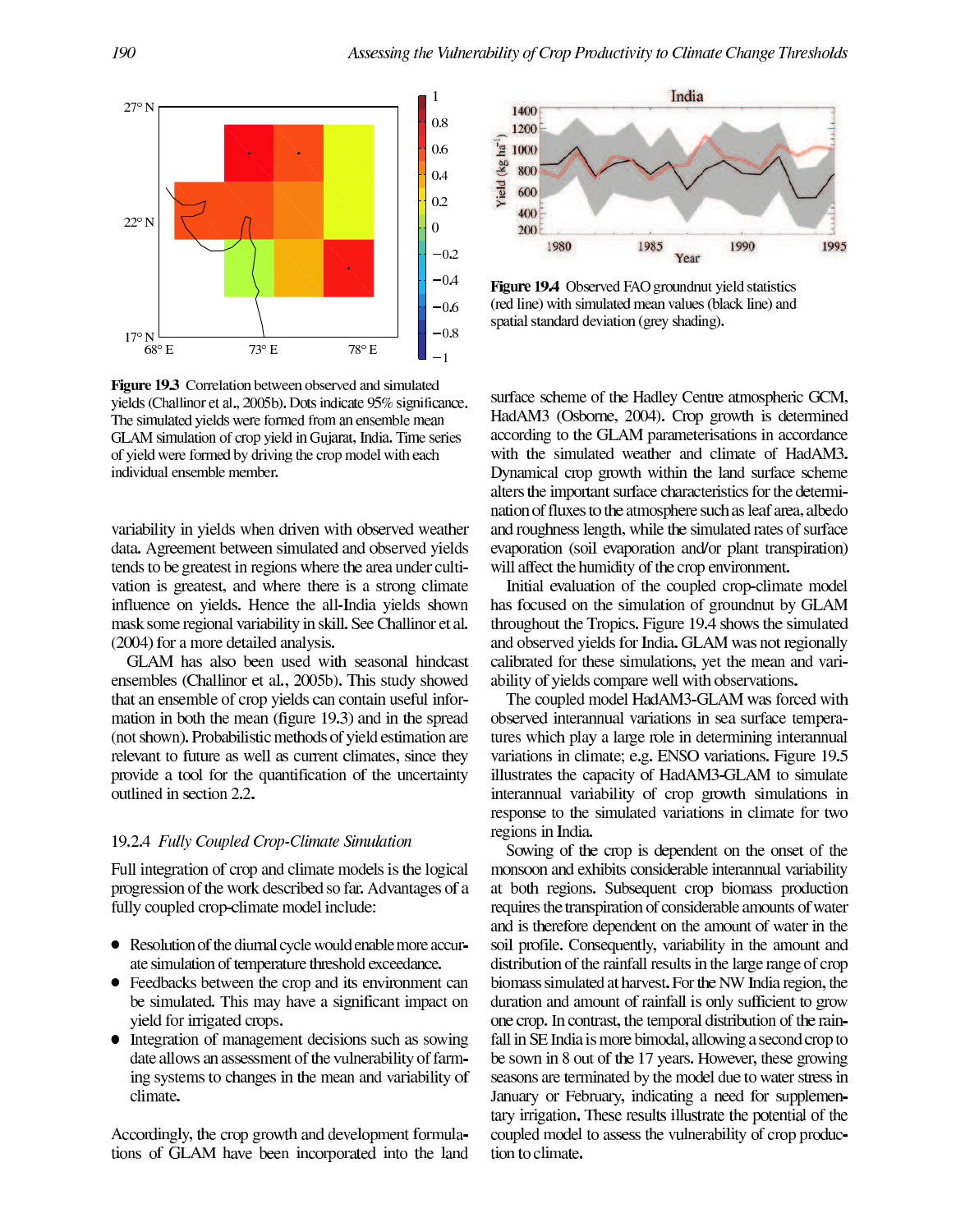

Figure 19.5 Time series of simulated groundnut biomass at two HadAM3 grid points in India. Coloured lines represent growth of the crop during each year from 1979–1995.

### 19.3 Regional Crop Modelling Study for India 2071-2100 Under the A2 Scenario

#### 19.3.1 Methods

Parameterisations of the impacts of high temperature episodes (see section 2.1) have been added to GLAM (Challinor et al., 2005c). These methods are based on the mean 8am-2pm temperatures  $(T_{AM})$  during the flowering stage of the crop. Only flowering that is associated with subsequent pegs and pods (and therefore yield) is considered. Accumulated thermal time is used to determine the start and end dates  $(t_1$  and  $t_2$ ) of flowering. Daily  $T_{AM}$ is examined for the period  $t_1$  –6 to  $t_2$  +12. Temperature threshold exceedance is defined as  $T_{AM} > 34$ °C (sensitive variety),  $36^{\circ}$ C (moderately sensitive variety) or  $37^{\circ}$ C (tolerant variety). For each day  $(i)$  during the flowering stage, these high temperature events are characterised according to their timing relative to  $i$  and their duration in days. Only one of the high temperature events impacts yield. For each event, the following is carried out: (i) two critical temperatures are calculated as a function of the timing and duration of the event; (ii) The fraction of pods setting as a result of the flowers forming on day  $i(P_i)$  is reduced linearly from one to zero for values of  $T_{AM}$ between these two critical temperatures; (iii) The total fraction of pods setting  $(P_{tot})$  is determined as a sum over all days in the flowering stage, using a prescribed fraction of total flowers forming each day  $(F_i)$ . The lowest value of  $P_{tot}$  is then used to reduce the rate of change of harvest index. Steps (i) and (iii) include parameters which vary according to the crop variety (sensitive, moderately sensitive, or tolerant).

Challinor et al., 2005c did not account for the impact of water stress on pod-set. Hence step (iii) in the description above has been modified accordingly:

$$
P_{tot} = \sum_{i=t_1}^{t_2} P_i F_i \min\left(\frac{S_i}{S_{cr}}, 1\right) \tag{1}
$$

where  $S_i$  is the soil water stress factor (ratio of available water to transpirative demand) and  $S_{cr}$  is a threshold value of  $S_i$  below which pod-set is affected by water stress. In sensitivity tests, three values of  $S_{cr}$  were used  $(0.2, 0.3, 0.4)$  and yields were found to be insensitive to the value chosen.  $S_{cr} = 0.2$  was used for all the simulations in this study.

A regional climate simulation from the joint Indo UK program on climate change was used to drive GLAM for the study presented here. As part of this program the PRE-CIS regional climate model (http://www.metoffice.com/ research/hadleycentre/models/PRECIS.html) was run using boundary conditions derived from global climate models: a coupled general circulation model (HadCM3) was used to simulate changes in climate, and these changes were added to the baseline (current) climate of the atmosphere-only model HadAM3. In order to understand the role of sulphate aerosols, simulations both with and without the sulphur cycle were carried out (see IITM, 2004). Availability of data at the time of the present study limited the scenario used to a 2070-2100 A2 simulation without sulphur. The A2 scenario is one of the most extreme scenarios, with emissions rising monotonically from present-day values  $(<10$  Gt of carbon) to over 25 Gt in 2100 (IPCC, 2001a). Hence the impacts on crop yield presented here are not predictions, but rather a demonstration of both the methods used and of one potentially plausible future scenario.

#### 19.3.2 Results

Use of the modified version of GLAM driven by, but not coupled with, regional climate modelling data allows the importance of extremes of temperature and water stress to be assessed. Also, the water-stress parameterisation can be turned off, allowing an assessment of the impact of temperature alone. When used to drive GLAM, the PRECIS simulations of the A2 scenario project an increase in the importance of temperature and water stress near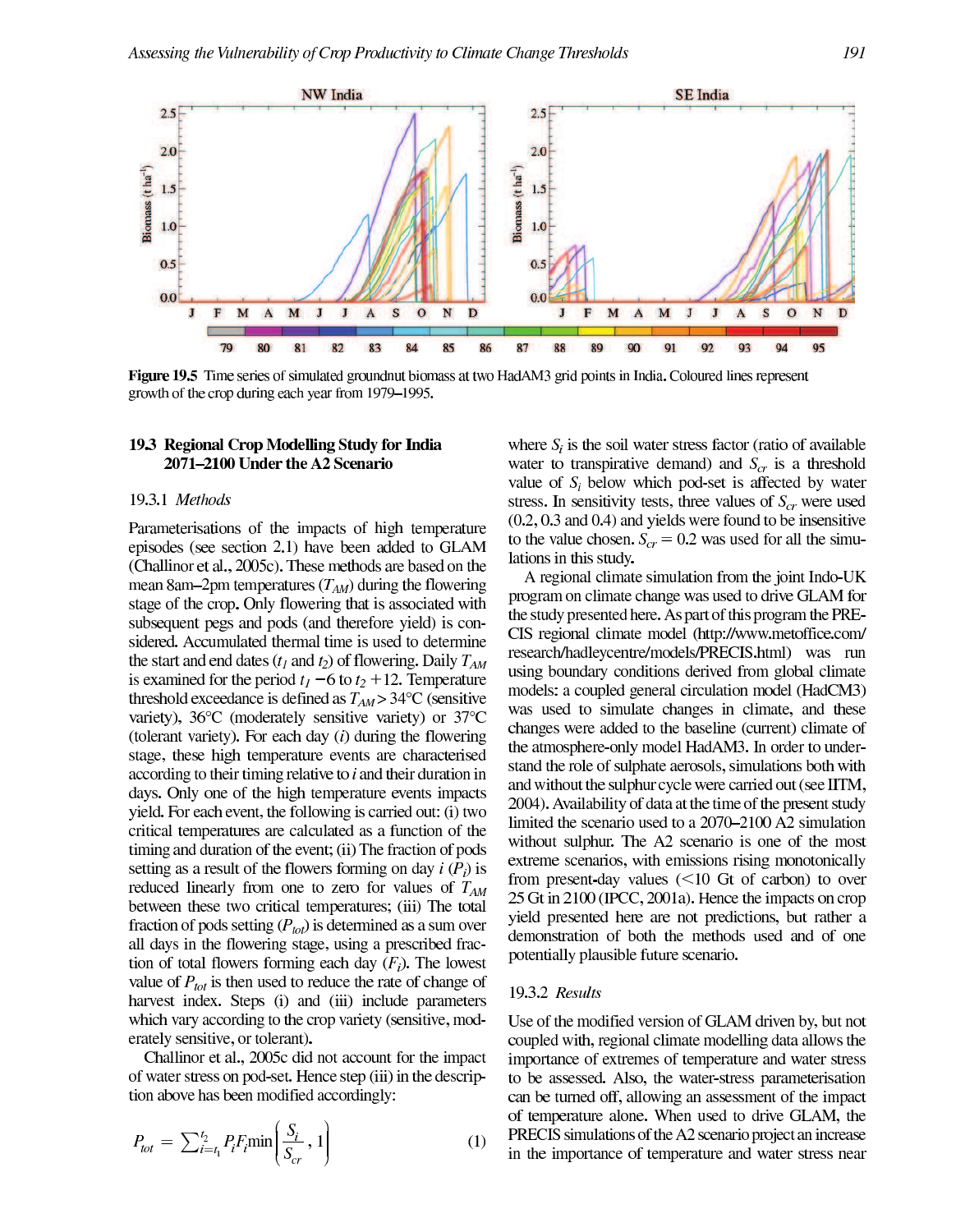

Figure 19.6 Mean fraction of setting pods in groundnut for 1960–1990 (left panel) and 2071–2100 (right panel) as simulated by GLAM, driven by the Hadley centre PRECIS model under the A2 scenario. Both panels show a variety which is moderately sensitive to high temperature stress near flowering.



Figure 19.7 Number of years from the period 2071-2100 (Hadley centre PRECIS model under the A2 scenario) when the total fraction of pods setting in groundnut simulated by GLAM is below 50% when temperature stress only is considered. The left panel shows a variety which is sensitive to high temperature stress near flowering and the right panel shows a variety which is tolerant.

flowering (figure 19.6). In particular the north of India shows very little impact on the mean number of pods setting in the current climate, but a significant impact in the 2071-2100 projection.

One possible adaptation to climate change is the cultivation of crops more tolerant to high temperatures. Simulations were performed using two crop types, one that is sensitive, and one tolerant, to high temperature events. The contrast between these two sets of (figure 19.7) shows the potential importance of crop variety in providing adaptation options for high temperature stress. The choice of variety makes the difference between an increase and a decrease in yields in the north-east of the study region.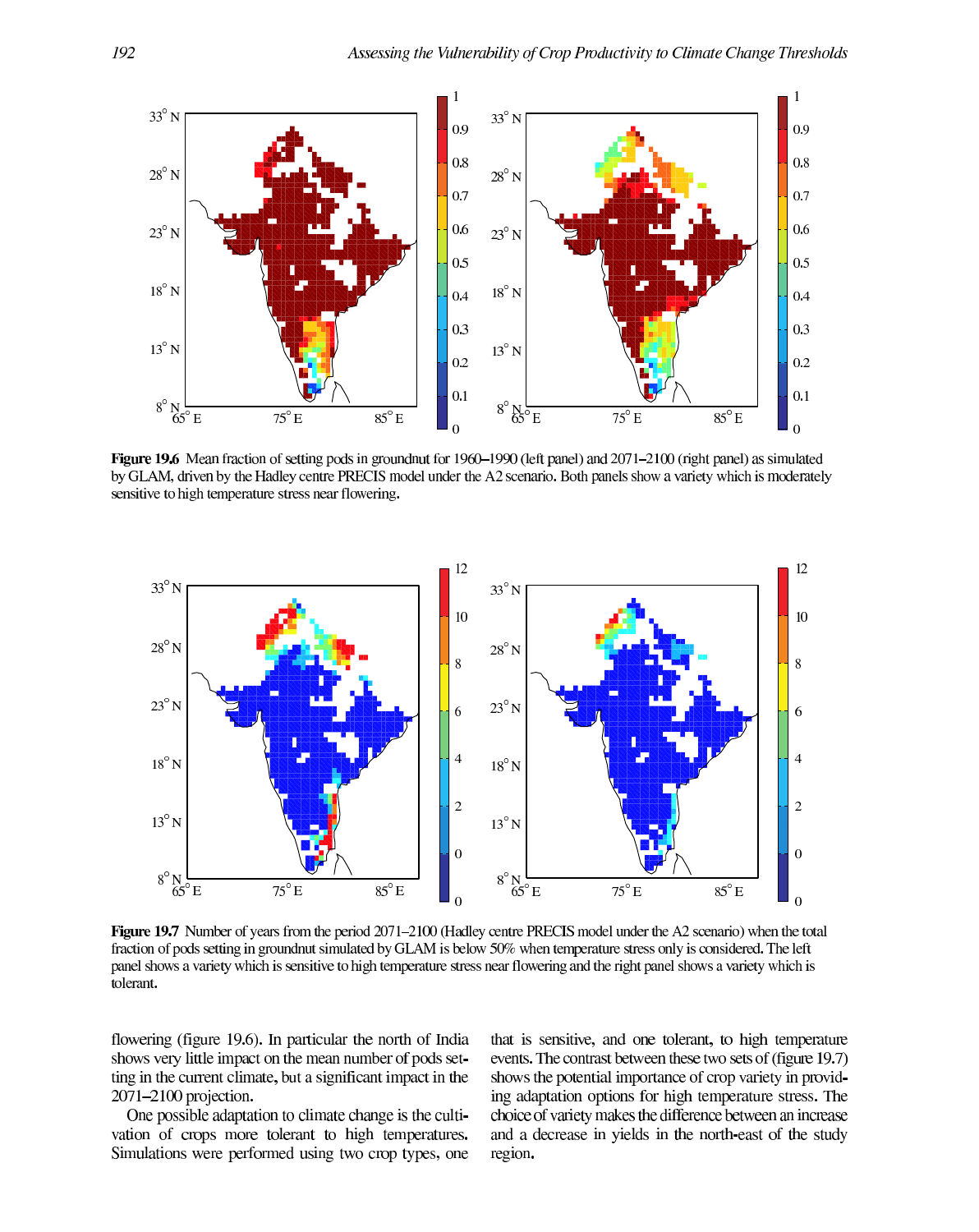## 19.4 Discussion

#### 19.4.1 Adaptation to climate change

The choice of crop variety is only one amongst many possible options for adaptation to high temperature threshold exceedance. Changes in planting date and irrigation levels provide alternative methods of continuing to grow the same crop in a climate with increased incidence of high temperatures. Broader adaptation options include a change to another crop type altogether. Furthermore, adaptation to climate change implies adaptation not only to temperature extremes, but also to other changes, such as those in rainfall, mean temperature and ambient  $CO<sub>2</sub>$  levels. Adaptation to these changes may involve the use of a crop with different thermal time and/or water requirements. Adaptation to  $CO<sub>2</sub>$  increases may involve changes in applied nutrient and irrigation levels, since the magnitude of the  $CO<sub>2</sub>$  fertilisation effect may depend upon these decisions (Tubiello and Ewert, 2002).

It is clear, then, that in determining effective adaptation strategies, it is important to consider all the impacts of  $CO<sub>2</sub>$ increases. The range of possible adaptation responses to these impacts depends upon the resources available and upon the uptake time for technological change (see e.g. Easterling et al., 2003); only when these factors are taken into consideration can vulnerability to climate change be assessed (Reilly and Schimmelpfennig, 1999). Ultimately, it is farmers who will have to adapt to climate change, and studies of potential adaptation measures need to be considered within the full socio-economic context of local farming practices (e.g. Easterling et al., 1993). This may mean that adaptation is considered in the context of responses on seasonal timescales (e.g. Gadgil et al., 1999; O'Brien et al., 2000; Kates, 2000).

#### 19.4.2 Research needs and opportunities

The choice of crop model, and the way in which climate change simulations are used to drive the crop model, are an important factor in determining the results of an agricultural climate change impacts assessment (section 2.2). Crop models that simulate the impact of key processes, such as high temperature stress, provide an opportunity to quantify the relationship between greenhouse gas emissions and crop productivity (section 4). In particular, offline studies present a pragmatic way to create the crop yield projections that are associated with climate change projections. Fully interactive crop-climate simulation, whilst being more computationally expensive and less widely tested, provides a tool for the investigation of the impact of coupled vegetation-atmosphere processes and of the diurnal cycle.

Whichever crop modelling methods are chosen, observations of crop yield are critical to the assessment of the accuracy of crop simulations. Many studies use proxies for observed yields, such as yields simulated by a crop model using observed weather (e.g. Hansen and Indeje, 2004). This is clearly problematic if we are to quantify the uncertainty associated with our projections. Groundtruthing of both crop and climate projections for the coming years and decades has an important role in ensuring the reliability of the scenarios that are developed.

### 19.5 Conclusions

An integrated approach to crop-climate modelling provides tools for the estimation of the vulnerability of food systems to climate variability and change. A number of recent advances have been highlighted: firstly, the simulation of yields under the current climate using the General Large-Area Model for annual crops is presented as a necessary condition for the simulation of the impacts of climate change using GLAM. Secondly, fully coupled GLAM-HadAM3 simulations allow simultaneous estimation of the impact of climate change on farming practices and on yield. Thirdly, off-line studies have shown the importance of crop variety as a means of adaptation to climate threshold exceedance. Fully coupled studies of the impact of climate thresholds would allow the impact of diurnal variability of temperature to be explicitly represented.

The further research needs and opportunities outlined in section 5.2 highlight the potential of both fully coupled and off-line large-area integrated crop-climate modelling. Key processes such as the impact on crop yield of high temperature stress, changes in rainfall and  $CO<sub>2</sub>$ , and changes in management strategies, can be simulated using such a system. The assessment of the accuracy of yield simulation in current and evolving climates, and the associated data sets of observed yields, have an important role in the development of reliable yield projections with quantified levels of uncertainty.

#### **Acknowledgements**

The authors are grateful to the International Crops Research Institute for the Semi-Arid Tropics (ICRISAT) and the Indian Institute for Tropical Meteorology for the crop productivity data and the PRECIS simulations, respectively. The PRECIS simulations were funded by DEFRA through the Indo-UK project. The comments of the reviewer were valuable in producing the manuscript in its final form.

#### **REFERENCES**

- Challinor, A. J., T. R. Wheeler and J. M. Slingo, 2005c: Simulation of the impact of high temperature stress on the yield of an annual crop. Agricultural and Forest Meteorology (accepted).
- Challinor, A. J., J. M. Slingo, T. R. Wheeler and F. J. Doblas-Reyes, 2005b: Probabilistic hindcasts of crop yield over western India. Tellus 57A (498-512).
- Challinor, A. J., T. R. Wheeler, J. M. Slingo, P. Q. Craufurd and D. I. F. Grimes, 2005a: Simulation of crop yields using the ERA40 re-analysis: limits to skill and non-stationarity in weather-yield relationships. Journal of Applied Meteorology 44 (4) 516-531.